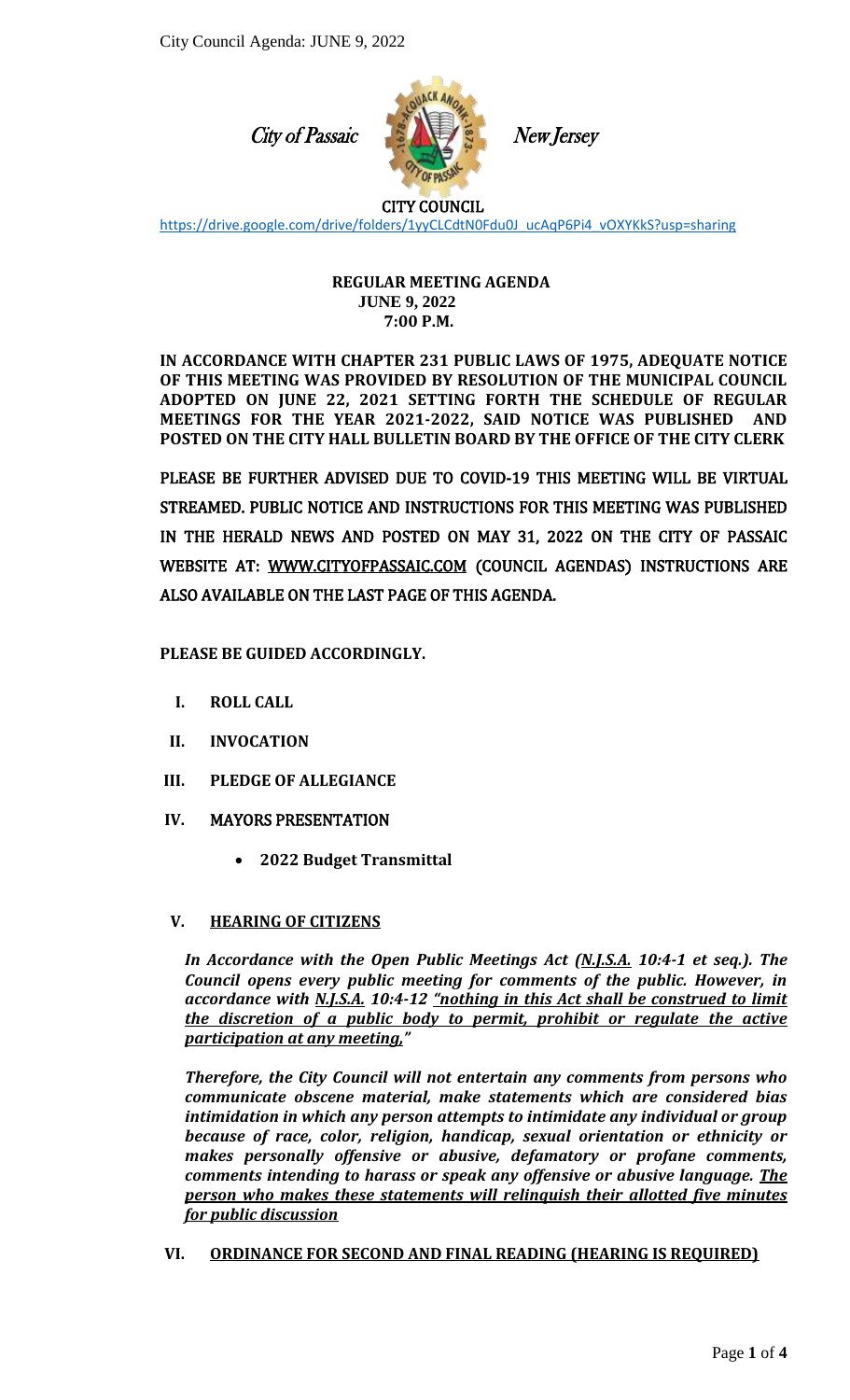City Council Agenda: JUNE 9, 2022

- RESTRICTED PARKING FOR DISABLED PERSONS BY NJ LICENSE PLATE 1. **ORDINANCE NO. 2350-22** ORDINANCE AMENDING THE DESIGNATION OF NUMBER
- 2. **ORDINANCE NO. 2351-22** ORDINANCE AMENDING CHAPTER 149, "FOOD ESTABLISHMENTS", ARTICLE XIII "FARMERS' MARKETS", SECTIONS 51 AND 52 OF THE CITY OF PASSAIC CODE TO EXTEND THE FARMERS' MARKET OPERATING SEASON

## **VII. COMMUNICATIONS**

- 3. Dr. Terrence L. Love from Passaic Public Schools( Sallie D. Gamble School 16) submitting an application to have an Academic Celebration on June 08, 2022 from 7a.m. to 4:00p.m. at Pulaski Park Turf
- 4. Robert Schik from ADAS Israel Congregation submitting an application to have Procession on June 09, 2022, from 5 p.m. to 7 p.m. Procession will start at 84 Ridge Ave and will travel to Brook Ave to Broadway ending at 565 Broadway, ADAS Isreal Congregation
- 5. La Rancherita Bar, INC. 22 Jackson Street, Passaic, NJ submitting an application for their renewal entertainment license for the year 2022
- 6. Fr. Hernan Cely from St. Anthony of Padua 101-103 Myrtle Ave, Passaic. submitting an application to have Parish Festival, in their parking lot (private property), on June 03, 2022, from 6:00 p.m. to 12:00 a.m.; June 04, 2022, from 4:00 p.m. 12:00 a.m.; June 05, 2022, from 1:00 p.m. to 10:00 p.m. (Contingent Upon Departmental Approvals)
- 7. Raheem Starr from Tri City Ballers- 6 Peach St. Passaic, NJ. submitting an application to have Car Wash on June 11, 2022 from 10a.m. to 5p.m. at Alfred Speer Village
- 8. Isabel C. Agudelo from Amigos Colombianos, P.O. Box 2349, Passaic, submitting an application to hold a Flag Raising, in front of Passaic City Hall on July 16, 2022 from 1p.m. to 3 p.m.
- 9. Raj Rana from Rana Samaj USA, 23 Prospect, Passaic, submitting an application to hold a flag Raising, in front of Passaic City hall on August 14, 2022 from 10a.m. to 12p.m.
- 10. Derrick Coppin from Church of Jesus Christ Apostolic, 50-62 Third St, Passaic NJ. submitting the following applications:
	- $\triangleright$  Back to School event on August 27, 2022, from 11 am. To 3 p.m. at CJC private parking lot in 50-62 Third Street
	- Outreach outdoor BBQ on August 20, 2022 from 11a.m. to 3p.m. at Third Ward Park
- 11. Rec A. Stefan Las from Holy Rosary R.C. Church , 6 Wall Street submitting application to hold Church Picnic on September 11, 2022 from 1p.m. to 10p.m. at Parish Grounds
- 12. Kenese Robinson from New Jersey Department of Health ,55 North Willow St, Trenton NJ, submitting application to hold a Covid 19 Vaccination Event on June 09, 2022 from 12p.m. to 6p.m. at Shoprite -503 Paulison Ave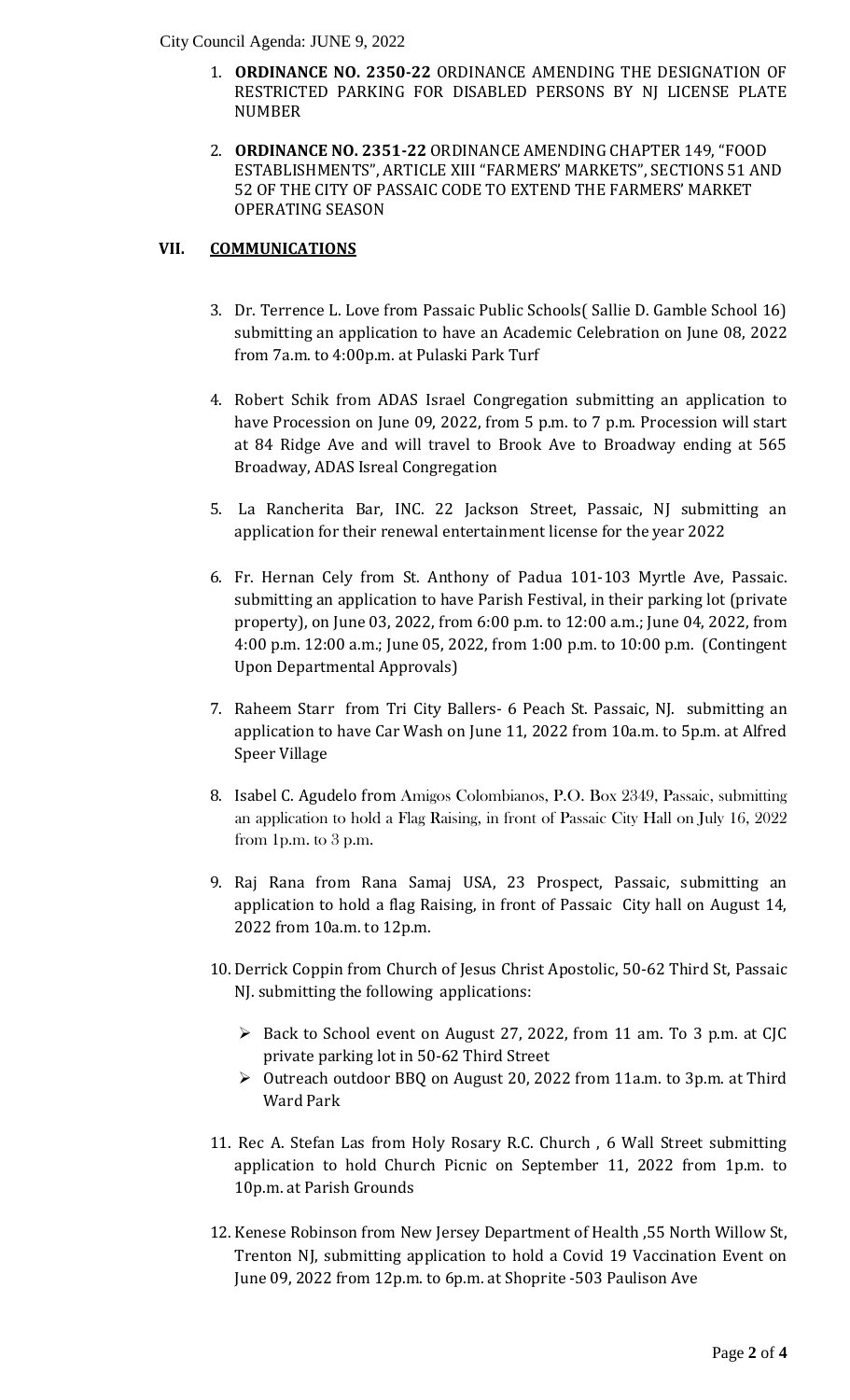#### City Council Agenda: JUNE 9, 2022

- submitting application to hold a flag raising, in front of Passaic City Hall on 13. Guillermo Garcia from Peruvian Parade Inc., 21 Vernon Ct, Wayne NJ, July 23, 2022 from 10a.m. to 12p.m.
- 14. Pastor Roberto from Brothers United in Christ Church, 60 Summer St, Passaic NJ, submitting Outdoor Services Tuesday – Sunday from June 01, 2022, to September 30, 2022( see attached for time) on Church Private Parking Lot
- 15. Tamara I. Morales from Org. of Mex-Am United in NJ (OMAU), 300 Monroe St, Passaic NJ, submitting the following application
	- $\triangleright$  Heritage /Cultural Event on September 25,2022 from 1p.m. to 7p.m. at Pulaski Park
	- Flag Raising and Parade on September 25, 2022, flag-raising will be held from 10 a.m. to 11:45 a.m. in front of City Hall, the parade will commence at 11:45 a.m. and it will travel to City Hall to Passaic St and Lexington Ave to Monroe St to Market St to Mercer St Ending At Pulaski Park

# **ALL MATTERS LISTED HEREUNDER ARE CONSIDERED ROUTINE IN NATURE AND WILL BE ENACTED BY ONE MOTION ANY COUNCIL MEMBER MAY REQUEST THAT AN ITEM BE REMOVED FOR SEPARATE CONSIDERATION.**

- 16. Passaic School Board of Education submitting May 23, 2022, Annual Organization Meeting Notice
- 17. North Jersey District Water Supply Commission, submitting the following:
	- May 25,2022, Public Meeting Agenda
- 18. NJDEP submitting the following:
	- Suspected Hazardous Substance Discharge Notification NJDEP Case Number: 22-05- 023-1052-40
	- > Suspected Hazardous Substance Discharge Notification NJDEP Case Number: 22-05-016-1358-41
	- Suspected Hazardous Substance Discharge Notification NJDEP Case Number: 22-05-016-1652-41
	- Suspected Hazardous Substance Discharge Notification NJDEP Case Number: 22-05-019-1041-27

### **VIII. RESOLUTIONS**

- 19. RESOLUTION AUTHORIZING CLOSED EXECUTIVE SESSION OF THE CITY COUNCIL OF PASSAIC ON PASSAIC ON JUNE 09, 2022 AT 7:00 PM OR ANYTIME THEREAFTER TO DISCUSS PENDING LITIGATION, CONTRACT NEGOTIATIONS AND PERSONNEL MATTERS
- 20. RESOLUTION AUTHORIZING REFUND OF TAX OVERPAYMENTS RESULTING FROM TAX COURT JUDGMENT
- 21. RESOLUTION AUTHORIZING THE SUBMISSION OF AN APPLICATION FOR THE RADON ACTION PARTNERSHIP PROGRAM
- 22. RESOLUTION AUTHORIZING SHARED SERVICE AGREEMENT BY AND BETWEEN CITY OF PASSAIC AND PASSAIC VALLEY WATER COMMISSION FOR FIRE HYDRANT TESTING AND INSPECTION SERVICES OF THE WATER DISTRIBUTION SYSTEM